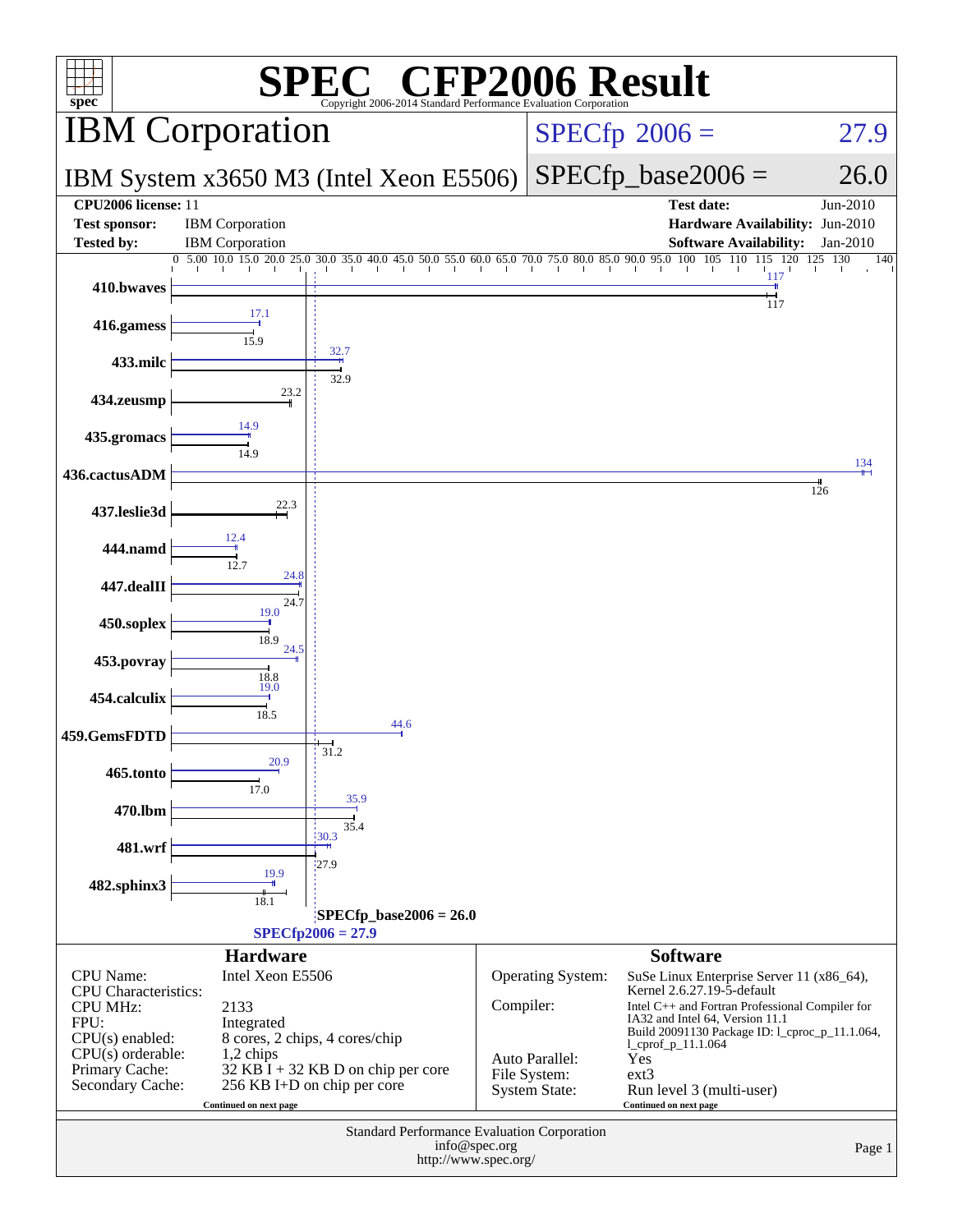

IBM Corporation

#### $SPECfp2006 = 27.9$  $SPECfp2006 = 27.9$

IBM System x3650 M3 (Intel Xeon E5506)

 $SPECfp\_base2006 = 26.0$ 

#### **[CPU2006 license:](http://www.spec.org/auto/cpu2006/Docs/result-fields.html#CPU2006license)** 11 **[Test date:](http://www.spec.org/auto/cpu2006/Docs/result-fields.html#Testdate)** Jun-2010 **[Test sponsor:](http://www.spec.org/auto/cpu2006/Docs/result-fields.html#Testsponsor)** IBM Corporation **[Hardware Availability:](http://www.spec.org/auto/cpu2006/Docs/result-fields.html#HardwareAvailability)** Jun-2010 **[Tested by:](http://www.spec.org/auto/cpu2006/Docs/result-fields.html#Testedby)** IBM Corporation **[Software Availability:](http://www.spec.org/auto/cpu2006/Docs/result-fields.html#SoftwareAvailability)** Jan-2010 [L3 Cache:](http://www.spec.org/auto/cpu2006/Docs/result-fields.html#L3Cache) 4 MB I+D on chip per chip [Other Cache:](http://www.spec.org/auto/cpu2006/Docs/result-fields.html#OtherCache) [Memory:](http://www.spec.org/auto/cpu2006/Docs/result-fields.html#Memory) 48 GB (12 x 4 GB PC3-10600R CL9, 2 Rank) [Disk Subsystem:](http://www.spec.org/auto/cpu2006/Docs/result-fields.html#DiskSubsystem) 1 x 73 GB SAS, 15000 RPM [Other Hardware:](http://www.spec.org/auto/cpu2006/Docs/result-fields.html#OtherHardware) None [Base Pointers:](http://www.spec.org/auto/cpu2006/Docs/result-fields.html#BasePointers) 64-bit<br>Peak Pointers: 32/64-bit [Peak Pointers:](http://www.spec.org/auto/cpu2006/Docs/result-fields.html#PeakPointers) [Other Software:](http://www.spec.org/auto/cpu2006/Docs/result-fields.html#OtherSoftware) None

| <b>Results Table</b> |                                                                                                          |       |                |       |                |       |                |              |                |              |                |              |
|----------------------|----------------------------------------------------------------------------------------------------------|-------|----------------|-------|----------------|-------|----------------|--------------|----------------|--------------|----------------|--------------|
|                      | <b>Base</b>                                                                                              |       |                |       |                |       | <b>Peak</b>    |              |                |              |                |              |
| <b>Benchmark</b>     | <b>Seconds</b>                                                                                           | Ratio | <b>Seconds</b> | Ratio | <b>Seconds</b> | Ratio | <b>Seconds</b> | <b>Ratio</b> | <b>Seconds</b> | <b>Ratio</b> | <b>Seconds</b> | <b>Ratio</b> |
| 410.bwayes           | 118                                                                                                      | 115   | 116            | 117   | 116            | 117   | 116            | 117          | 116            | 118          | <b>116</b>     | <u>117</u>   |
| 416.gamess           | 1235                                                                                                     | 15.9  | 1234           | 15.9  | 1235           | 15.9  | 1142           | 17.1         | 1142           | 17.2         | 1157           | 16.9         |
| $433$ .milc          | 280                                                                                                      | 32.8  | 279            | 32.9  | 279            | 32.9  | 276            | 33.3         | 281            | 32.6         | 281            | 32.7         |
| $434$ . zeusmp       | 392                                                                                                      | 23.2  | 397            | 22.9  | 391            | 23.3  | 392            | 23.2         | 397            | 22.9         | 391            | 23.3         |
| $435.$ gromacs       | 483                                                                                                      | 14.8  | 479            | 14.9  | 479            | 14.9  | 470            | 15.2         | 478            | 14.9         | 478            | 14.9         |
| 436.cactusADM        | 95.0                                                                                                     | 126   | 94.8           | 126   | 95.2           | 126   | 88.0           | 136          | 89.0           | 134          | 89.2           | 134          |
| 437.leslie3d         | 464                                                                                                      | 20.3  | 421            | 22.3  | 420            | 22.4  | 464            | 20.3         | 421            | 22.3         | 420            | 22.4         |
| 444.namd             | 631                                                                                                      | 12.7  | 631            | 12.7  | 641            | 12.5  | 648            | 12.4         | 647            | 12.4         | 637            | 12.6         |
| 447.dealII           | 464                                                                                                      | 24.7  | 464            | 24.7  | 464            | 24.7  | 455            | 25.2         | 461            | 24.8         | 461            | 24.8         |
| $450$ .soplex        | 443                                                                                                      | 18.8  | 442            | 18.9  | 440            | 19.0  | 436            | 19.1         | 439            | <b>19.0</b>  | 443            | 18.8         |
| $453$ .povray        | 283                                                                                                      | 18.8  | 283            | 18.8  | 284            | 18.8  | 217            | 24.5         | 217            | 24.5         | 220            | 24.2         |
| $ 454$ .calculix     | 447                                                                                                      | 18.5  | 447            | 18.4  | 447            | 18.5  | 435            | <b>19.0</b>  | 435            | 19.0         | 435            | 19.0         |
| 459.GemsFDTD         | 339                                                                                                      | 31.3  | 373            | 28.5  | 340            | 31.2  | 238            | 44.6         | 238            | 44.6         | 237            | 44.7         |
| $465$ .tonto         | 578                                                                                                      | 17.0  | 578            | 17.0  | 579            | 17.0  | 473            | 20.8         | 471            | 20.9         | 471            | 20.9         |
| 470.1bm              | 389                                                                                                      | 35.3  | 388            | 35.4  | 388            | 35.4  | 383            | 35.9         | 382            | 35.9         | 383            | 35.9         |
| $ 481$ .wrf          | 401                                                                                                      | 27.8  | 400            | 27.9  | 400            | 27.9  | 369            | 30.3         | 370            | 30.2         | 362            | 30.8         |
| $482$ .sphinx $3$    | 1094                                                                                                     | 17.8  | 878            | 22.2  | 1078           | 18.1  | 999            | 19.5         | 977            | 19.9         | 980            | <u>19.9</u>  |
|                      | Results appear in the order in which they were run. Bold underlined text indicates a median measurement. |       |                |       |                |       |                |              |                |              |                |              |

#### **[Platform Notes](http://www.spec.org/auto/cpu2006/Docs/result-fields.html#PlatformNotes)**

 Turbo Mode Enable Turbo Boost set to Traditional CPU C State Enable

#### **[General Notes](http://www.spec.org/auto/cpu2006/Docs/result-fields.html#GeneralNotes)**

 Binaries were compiled on SLES 10 with Binutils 2.18.50.0.7.20080502 'ulimit -s unlimited' was used to set the stack size to unlimited prior to run OMP\_NUM\_THREADS set to number of cores KMP\_AFFINITY set to granularity=fine,scatter KMP\_STACKSIZE set to 200M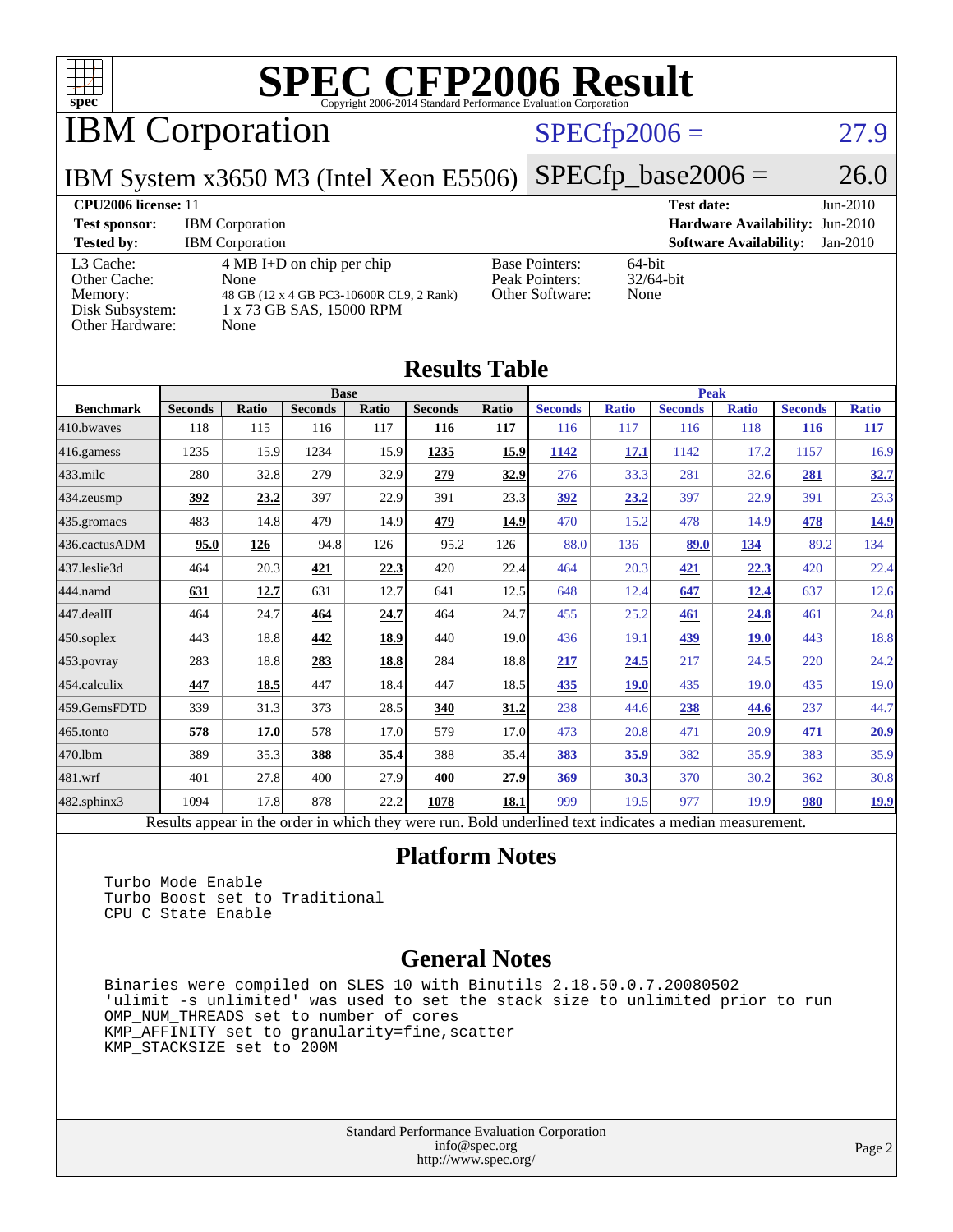

## IBM Corporation

 $SPECTp2006 = 27.9$ 

IBM System x3650 M3 (Intel Xeon E5506)  $SPECfp\_base2006 = 26.0$ 

**[Test sponsor:](http://www.spec.org/auto/cpu2006/Docs/result-fields.html#Testsponsor)** IBM Corporation **[Hardware Availability:](http://www.spec.org/auto/cpu2006/Docs/result-fields.html#HardwareAvailability)** Jun-2010

**[CPU2006 license:](http://www.spec.org/auto/cpu2006/Docs/result-fields.html#CPU2006license)** 11 **[Test date:](http://www.spec.org/auto/cpu2006/Docs/result-fields.html#Testdate)** Jun-2010 **[Tested by:](http://www.spec.org/auto/cpu2006/Docs/result-fields.html#Testedby)** IBM Corporation **[Software Availability:](http://www.spec.org/auto/cpu2006/Docs/result-fields.html#SoftwareAvailability)** Jan-2010

### **[Base Compiler Invocation](http://www.spec.org/auto/cpu2006/Docs/result-fields.html#BaseCompilerInvocation)**

[C benchmarks](http://www.spec.org/auto/cpu2006/Docs/result-fields.html#Cbenchmarks): icc  $-m64$ 

[C++ benchmarks:](http://www.spec.org/auto/cpu2006/Docs/result-fields.html#CXXbenchmarks) [icpc -m64](http://www.spec.org/cpu2006/results/res2010q3/cpu2006-20100719-12551.flags.html#user_CXXbase_intel_icpc_64bit_bedb90c1146cab66620883ef4f41a67e)

[Fortran benchmarks](http://www.spec.org/auto/cpu2006/Docs/result-fields.html#Fortranbenchmarks): [ifort -m64](http://www.spec.org/cpu2006/results/res2010q3/cpu2006-20100719-12551.flags.html#user_FCbase_intel_ifort_64bit_ee9d0fb25645d0210d97eb0527dcc06e)

[Benchmarks using both Fortran and C](http://www.spec.org/auto/cpu2006/Docs/result-fields.html#BenchmarksusingbothFortranandC): [icc -m64](http://www.spec.org/cpu2006/results/res2010q3/cpu2006-20100719-12551.flags.html#user_CC_FCbase_intel_icc_64bit_0b7121f5ab7cfabee23d88897260401c) [ifort -m64](http://www.spec.org/cpu2006/results/res2010q3/cpu2006-20100719-12551.flags.html#user_CC_FCbase_intel_ifort_64bit_ee9d0fb25645d0210d97eb0527dcc06e)

#### **[Base Portability Flags](http://www.spec.org/auto/cpu2006/Docs/result-fields.html#BasePortabilityFlags)**

| 410.bwaves: -DSPEC CPU LP64                 |                                                                |
|---------------------------------------------|----------------------------------------------------------------|
| 416.gamess: - DSPEC_CPU_LP64                |                                                                |
| 433.milc: -DSPEC CPU LP64                   |                                                                |
| 434.zeusmp: -DSPEC_CPU_LP64                 |                                                                |
| 435.gromacs: -DSPEC_CPU_LP64 -nofor_main    |                                                                |
| 436.cactusADM: -DSPEC CPU LP64 -nofor main  |                                                                |
| 437.leslie3d: -DSPEC CPU LP64               |                                                                |
| 444.namd: -DSPEC CPU LP64                   |                                                                |
| 447.dealII: -DSPEC CPU LP64                 |                                                                |
| 450.soplex: -DSPEC_CPU_LP64                 |                                                                |
| 453.povray: -DSPEC_CPU_LP64                 |                                                                |
| 454.calculix: - DSPEC CPU LP64 - nofor main |                                                                |
| 459.GemsFDTD: -DSPEC CPU LP64               |                                                                |
| 465.tonto: - DSPEC CPU LP64                 |                                                                |
| 470.1bm: - DSPEC CPU LP64                   |                                                                |
|                                             | 481.wrf: -DSPEC_CPU_LP64 -DSPEC_CPU_CASE_FLAG -DSPEC_CPU_LINUX |
| 482.sphinx3: -DSPEC_CPU_LP64                |                                                                |
|                                             |                                                                |

#### **[Base Optimization Flags](http://www.spec.org/auto/cpu2006/Docs/result-fields.html#BaseOptimizationFlags)**

[C benchmarks](http://www.spec.org/auto/cpu2006/Docs/result-fields.html#Cbenchmarks): [-xSSE4.2](http://www.spec.org/cpu2006/results/res2010q3/cpu2006-20100719-12551.flags.html#user_CCbase_f-xSSE42_f91528193cf0b216347adb8b939d4107) [-ipo](http://www.spec.org/cpu2006/results/res2010q3/cpu2006-20100719-12551.flags.html#user_CCbase_f-ipo) [-O3](http://www.spec.org/cpu2006/results/res2010q3/cpu2006-20100719-12551.flags.html#user_CCbase_f-O3) [-no-prec-div](http://www.spec.org/cpu2006/results/res2010q3/cpu2006-20100719-12551.flags.html#user_CCbase_f-no-prec-div) [-static](http://www.spec.org/cpu2006/results/res2010q3/cpu2006-20100719-12551.flags.html#user_CCbase_f-static) [-parallel](http://www.spec.org/cpu2006/results/res2010q3/cpu2006-20100719-12551.flags.html#user_CCbase_f-parallel) [-opt-prefetch](http://www.spec.org/cpu2006/results/res2010q3/cpu2006-20100719-12551.flags.html#user_CCbase_f-opt-prefetch) [C++ benchmarks:](http://www.spec.org/auto/cpu2006/Docs/result-fields.html#CXXbenchmarks) [-xSSE4.2](http://www.spec.org/cpu2006/results/res2010q3/cpu2006-20100719-12551.flags.html#user_CXXbase_f-xSSE42_f91528193cf0b216347adb8b939d4107) [-ipo](http://www.spec.org/cpu2006/results/res2010q3/cpu2006-20100719-12551.flags.html#user_CXXbase_f-ipo) [-O3](http://www.spec.org/cpu2006/results/res2010q3/cpu2006-20100719-12551.flags.html#user_CXXbase_f-O3) [-no-prec-div](http://www.spec.org/cpu2006/results/res2010q3/cpu2006-20100719-12551.flags.html#user_CXXbase_f-no-prec-div) [-static](http://www.spec.org/cpu2006/results/res2010q3/cpu2006-20100719-12551.flags.html#user_CXXbase_f-static) [-parallel](http://www.spec.org/cpu2006/results/res2010q3/cpu2006-20100719-12551.flags.html#user_CXXbase_f-parallel) [-opt-prefetch](http://www.spec.org/cpu2006/results/res2010q3/cpu2006-20100719-12551.flags.html#user_CXXbase_f-opt-prefetch) [Fortran benchmarks](http://www.spec.org/auto/cpu2006/Docs/result-fields.html#Fortranbenchmarks): [-xSSE4.2](http://www.spec.org/cpu2006/results/res2010q3/cpu2006-20100719-12551.flags.html#user_FCbase_f-xSSE42_f91528193cf0b216347adb8b939d4107) [-ipo](http://www.spec.org/cpu2006/results/res2010q3/cpu2006-20100719-12551.flags.html#user_FCbase_f-ipo) [-O3](http://www.spec.org/cpu2006/results/res2010q3/cpu2006-20100719-12551.flags.html#user_FCbase_f-O3) [-no-prec-div](http://www.spec.org/cpu2006/results/res2010q3/cpu2006-20100719-12551.flags.html#user_FCbase_f-no-prec-div) [-static](http://www.spec.org/cpu2006/results/res2010q3/cpu2006-20100719-12551.flags.html#user_FCbase_f-static) [-parallel](http://www.spec.org/cpu2006/results/res2010q3/cpu2006-20100719-12551.flags.html#user_FCbase_f-parallel) [-opt-prefetch](http://www.spec.org/cpu2006/results/res2010q3/cpu2006-20100719-12551.flags.html#user_FCbase_f-opt-prefetch) [Benchmarks using both Fortran and C](http://www.spec.org/auto/cpu2006/Docs/result-fields.html#BenchmarksusingbothFortranandC): [-xSSE4.2](http://www.spec.org/cpu2006/results/res2010q3/cpu2006-20100719-12551.flags.html#user_CC_FCbase_f-xSSE42_f91528193cf0b216347adb8b939d4107) [-ipo](http://www.spec.org/cpu2006/results/res2010q3/cpu2006-20100719-12551.flags.html#user_CC_FCbase_f-ipo) [-O3](http://www.spec.org/cpu2006/results/res2010q3/cpu2006-20100719-12551.flags.html#user_CC_FCbase_f-O3) [-no-prec-div](http://www.spec.org/cpu2006/results/res2010q3/cpu2006-20100719-12551.flags.html#user_CC_FCbase_f-no-prec-div) [-static](http://www.spec.org/cpu2006/results/res2010q3/cpu2006-20100719-12551.flags.html#user_CC_FCbase_f-static) [-parallel](http://www.spec.org/cpu2006/results/res2010q3/cpu2006-20100719-12551.flags.html#user_CC_FCbase_f-parallel) [-opt-prefetch](http://www.spec.org/cpu2006/results/res2010q3/cpu2006-20100719-12551.flags.html#user_CC_FCbase_f-opt-prefetch)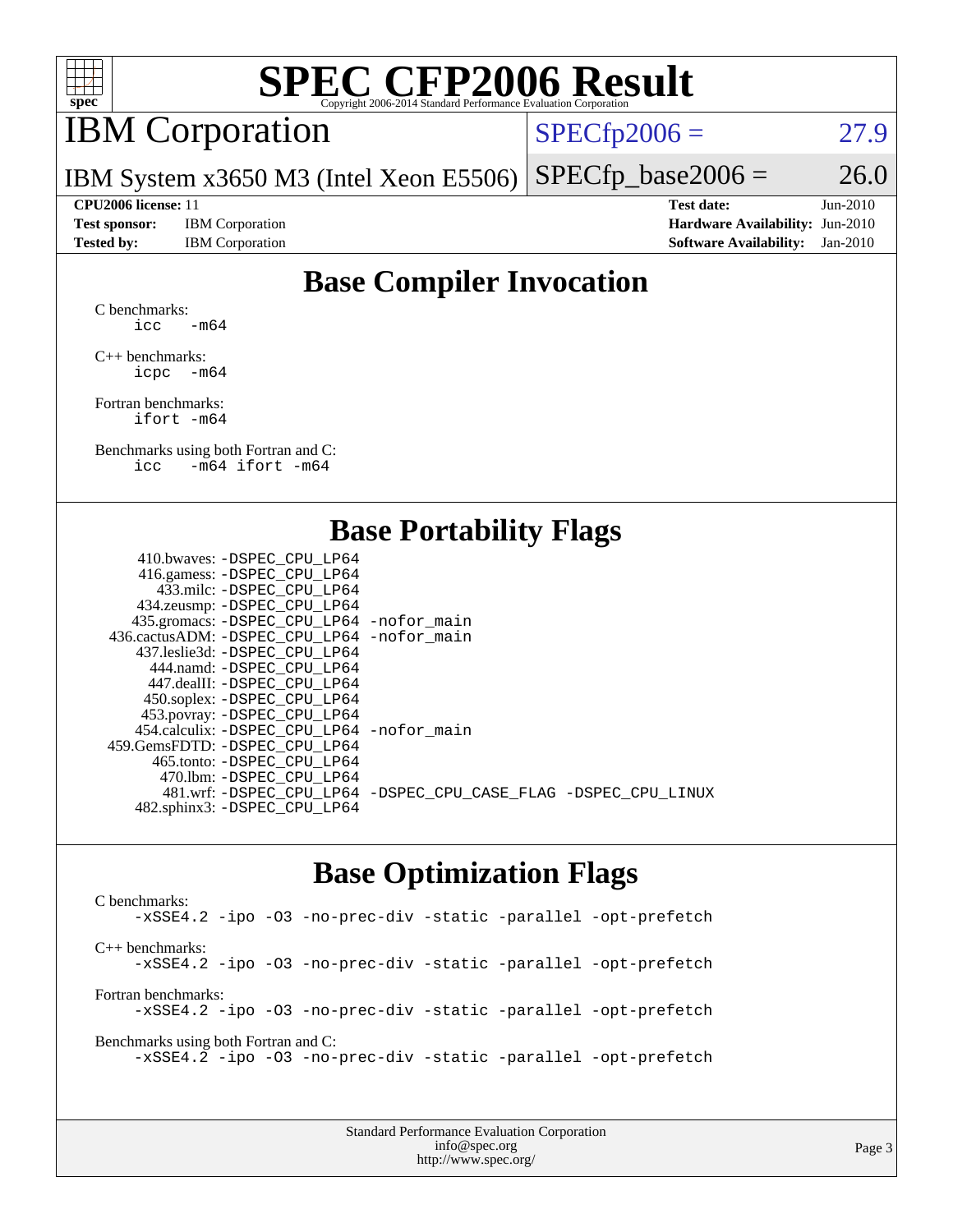

### IBM Corporation

 $SPECfp2006 = 27.9$  $SPECfp2006 = 27.9$ 

IBM System x3650 M3 (Intel Xeon E5506)  $SPECfp\_base2006 = 26.0$ 

**[Test sponsor:](http://www.spec.org/auto/cpu2006/Docs/result-fields.html#Testsponsor)** IBM Corporation **[Hardware Availability:](http://www.spec.org/auto/cpu2006/Docs/result-fields.html#HardwareAvailability)** Jun-2010

**[CPU2006 license:](http://www.spec.org/auto/cpu2006/Docs/result-fields.html#CPU2006license)** 11 **[Test date:](http://www.spec.org/auto/cpu2006/Docs/result-fields.html#Testdate)** Jun-2010 **[Tested by:](http://www.spec.org/auto/cpu2006/Docs/result-fields.html#Testedby)** IBM Corporation **[Software Availability:](http://www.spec.org/auto/cpu2006/Docs/result-fields.html#SoftwareAvailability)** Jan-2010

### **[Peak Compiler Invocation](http://www.spec.org/auto/cpu2006/Docs/result-fields.html#PeakCompilerInvocation)**

[C benchmarks](http://www.spec.org/auto/cpu2006/Docs/result-fields.html#Cbenchmarks):  $\text{icc}$   $-\text{m64}$ 

[C++ benchmarks:](http://www.spec.org/auto/cpu2006/Docs/result-fields.html#CXXbenchmarks) [icpc -m64](http://www.spec.org/cpu2006/results/res2010q3/cpu2006-20100719-12551.flags.html#user_CXXpeak_intel_icpc_64bit_bedb90c1146cab66620883ef4f41a67e)

[Fortran benchmarks](http://www.spec.org/auto/cpu2006/Docs/result-fields.html#Fortranbenchmarks): [ifort -m64](http://www.spec.org/cpu2006/results/res2010q3/cpu2006-20100719-12551.flags.html#user_FCpeak_intel_ifort_64bit_ee9d0fb25645d0210d97eb0527dcc06e)

[Benchmarks using both Fortran and C](http://www.spec.org/auto/cpu2006/Docs/result-fields.html#BenchmarksusingbothFortranandC): [icc -m64](http://www.spec.org/cpu2006/results/res2010q3/cpu2006-20100719-12551.flags.html#user_CC_FCpeak_intel_icc_64bit_0b7121f5ab7cfabee23d88897260401c) [ifort -m64](http://www.spec.org/cpu2006/results/res2010q3/cpu2006-20100719-12551.flags.html#user_CC_FCpeak_intel_ifort_64bit_ee9d0fb25645d0210d97eb0527dcc06e)

#### **[Peak Portability Flags](http://www.spec.org/auto/cpu2006/Docs/result-fields.html#PeakPortabilityFlags)**

Same as Base Portability Flags

#### **[Peak Optimization Flags](http://www.spec.org/auto/cpu2006/Docs/result-fields.html#PeakOptimizationFlags)**

[C benchmarks](http://www.spec.org/auto/cpu2006/Docs/result-fields.html#Cbenchmarks):

 433.milc: [-xSSE4.2](http://www.spec.org/cpu2006/results/res2010q3/cpu2006-20100719-12551.flags.html#user_peakPASS2_CFLAGSPASS2_LDFLAGS433_milc_f-xSSE42_f91528193cf0b216347adb8b939d4107)(pass 2) [-prof-gen](http://www.spec.org/cpu2006/results/res2010q3/cpu2006-20100719-12551.flags.html#user_peakPASS1_CFLAGSPASS1_LDFLAGS433_milc_prof_gen_e43856698f6ca7b7e442dfd80e94a8fc)(pass 1) [-ipo](http://www.spec.org/cpu2006/results/res2010q3/cpu2006-20100719-12551.flags.html#user_peakPASS2_CFLAGSPASS2_LDFLAGS433_milc_f-ipo)(pass 2) [-O3](http://www.spec.org/cpu2006/results/res2010q3/cpu2006-20100719-12551.flags.html#user_peakPASS2_CFLAGSPASS2_LDFLAGS433_milc_f-O3)(pass 2) [-no-prec-div](http://www.spec.org/cpu2006/results/res2010q3/cpu2006-20100719-12551.flags.html#user_peakPASS2_CFLAGSPASS2_LDFLAGS433_milc_f-no-prec-div)(pass 2) [-static](http://www.spec.org/cpu2006/results/res2010q3/cpu2006-20100719-12551.flags.html#user_peakPASS2_CFLAGSPASS2_LDFLAGS433_milc_f-static)(pass 2) [-prof-use](http://www.spec.org/cpu2006/results/res2010q3/cpu2006-20100719-12551.flags.html#user_peakPASS2_CFLAGSPASS2_LDFLAGS433_milc_prof_use_bccf7792157ff70d64e32fe3e1250b55)(pass 2) [-ansi-alias](http://www.spec.org/cpu2006/results/res2010q3/cpu2006-20100719-12551.flags.html#user_peakOPTIMIZE433_milc_f-ansi-alias)

 470.lbm: [-xSSE4.2](http://www.spec.org/cpu2006/results/res2010q3/cpu2006-20100719-12551.flags.html#user_peakPASS2_CFLAGSPASS2_LDFLAGS470_lbm_f-xSSE42_f91528193cf0b216347adb8b939d4107)(pass 2) [-prof-gen](http://www.spec.org/cpu2006/results/res2010q3/cpu2006-20100719-12551.flags.html#user_peakPASS1_CFLAGSPASS1_LDFLAGS470_lbm_prof_gen_e43856698f6ca7b7e442dfd80e94a8fc)(pass 1) [-ipo](http://www.spec.org/cpu2006/results/res2010q3/cpu2006-20100719-12551.flags.html#user_peakPASS2_CFLAGSPASS2_LDFLAGS470_lbm_f-ipo)(pass 2) [-O3](http://www.spec.org/cpu2006/results/res2010q3/cpu2006-20100719-12551.flags.html#user_peakPASS2_CFLAGSPASS2_LDFLAGS470_lbm_f-O3)(pass 2) [-no-prec-div](http://www.spec.org/cpu2006/results/res2010q3/cpu2006-20100719-12551.flags.html#user_peakPASS2_CFLAGSPASS2_LDFLAGS470_lbm_f-no-prec-div)(pass 2) [-static](http://www.spec.org/cpu2006/results/res2010q3/cpu2006-20100719-12551.flags.html#user_peakPASS2_CFLAGSPASS2_LDFLAGS470_lbm_f-static)(pass 2) [-prof-use](http://www.spec.org/cpu2006/results/res2010q3/cpu2006-20100719-12551.flags.html#user_peakPASS2_CFLAGSPASS2_LDFLAGS470_lbm_prof_use_bccf7792157ff70d64e32fe3e1250b55)(pass 2) [-parallel](http://www.spec.org/cpu2006/results/res2010q3/cpu2006-20100719-12551.flags.html#user_peakOPTIMIZE470_lbm_f-parallel) [-ansi-alias](http://www.spec.org/cpu2006/results/res2010q3/cpu2006-20100719-12551.flags.html#user_peakOPTIMIZE470_lbm_f-ansi-alias) [-auto-ilp32](http://www.spec.org/cpu2006/results/res2010q3/cpu2006-20100719-12551.flags.html#user_peakCOPTIMIZE470_lbm_f-auto-ilp32)

 482.sphinx3: [-xSSE4.2](http://www.spec.org/cpu2006/results/res2010q3/cpu2006-20100719-12551.flags.html#user_peakOPTIMIZE482_sphinx3_f-xSSE42_f91528193cf0b216347adb8b939d4107) [-ipo](http://www.spec.org/cpu2006/results/res2010q3/cpu2006-20100719-12551.flags.html#user_peakOPTIMIZE482_sphinx3_f-ipo) [-O3](http://www.spec.org/cpu2006/results/res2010q3/cpu2006-20100719-12551.flags.html#user_peakOPTIMIZE482_sphinx3_f-O3) [-no-prec-div](http://www.spec.org/cpu2006/results/res2010q3/cpu2006-20100719-12551.flags.html#user_peakOPTIMIZE482_sphinx3_f-no-prec-div) [-static](http://www.spec.org/cpu2006/results/res2010q3/cpu2006-20100719-12551.flags.html#user_peakOPTIMIZE482_sphinx3_f-static) [-auto-ilp32](http://www.spec.org/cpu2006/results/res2010q3/cpu2006-20100719-12551.flags.html#user_peakCOPTIMIZE482_sphinx3_f-auto-ilp32) [-unroll2](http://www.spec.org/cpu2006/results/res2010q3/cpu2006-20100719-12551.flags.html#user_peakCOPTIMIZE482_sphinx3_f-unroll_784dae83bebfb236979b41d2422d7ec2)

[C++ benchmarks:](http://www.spec.org/auto/cpu2006/Docs/result-fields.html#CXXbenchmarks)

 444.namd: [-xSSE4.2](http://www.spec.org/cpu2006/results/res2010q3/cpu2006-20100719-12551.flags.html#user_peakPASS2_CXXFLAGSPASS2_LDFLAGS444_namd_f-xSSE42_f91528193cf0b216347adb8b939d4107)(pass 2) [-prof-gen](http://www.spec.org/cpu2006/results/res2010q3/cpu2006-20100719-12551.flags.html#user_peakPASS1_CXXFLAGSPASS1_LDFLAGS444_namd_prof_gen_e43856698f6ca7b7e442dfd80e94a8fc)(pass 1) [-ipo](http://www.spec.org/cpu2006/results/res2010q3/cpu2006-20100719-12551.flags.html#user_peakPASS2_CXXFLAGSPASS2_LDFLAGS444_namd_f-ipo)(pass 2) [-O3](http://www.spec.org/cpu2006/results/res2010q3/cpu2006-20100719-12551.flags.html#user_peakPASS2_CXXFLAGSPASS2_LDFLAGS444_namd_f-O3)(pass 2) [-no-prec-div](http://www.spec.org/cpu2006/results/res2010q3/cpu2006-20100719-12551.flags.html#user_peakPASS2_CXXFLAGSPASS2_LDFLAGS444_namd_f-no-prec-div)(pass 2) [-static](http://www.spec.org/cpu2006/results/res2010q3/cpu2006-20100719-12551.flags.html#user_peakPASS2_CXXFLAGSPASS2_LDFLAGS444_namd_f-static)(pass 2) [-prof-use](http://www.spec.org/cpu2006/results/res2010q3/cpu2006-20100719-12551.flags.html#user_peakPASS2_CXXFLAGSPASS2_LDFLAGS444_namd_prof_use_bccf7792157ff70d64e32fe3e1250b55)(pass 2) [-fno-alias](http://www.spec.org/cpu2006/results/res2010q3/cpu2006-20100719-12551.flags.html#user_peakOPTIMIZE444_namd_f-no-alias_694e77f6c5a51e658e82ccff53a9e63a) [-auto-ilp32](http://www.spec.org/cpu2006/results/res2010q3/cpu2006-20100719-12551.flags.html#user_peakCXXOPTIMIZE444_namd_f-auto-ilp32)

 447.dealII: [-xSSE4.2](http://www.spec.org/cpu2006/results/res2010q3/cpu2006-20100719-12551.flags.html#user_peakPASS2_CXXFLAGSPASS2_LDFLAGS447_dealII_f-xSSE42_f91528193cf0b216347adb8b939d4107)(pass 2) [-prof-gen](http://www.spec.org/cpu2006/results/res2010q3/cpu2006-20100719-12551.flags.html#user_peakPASS1_CXXFLAGSPASS1_LDFLAGS447_dealII_prof_gen_e43856698f6ca7b7e442dfd80e94a8fc)(pass 1) [-ipo](http://www.spec.org/cpu2006/results/res2010q3/cpu2006-20100719-12551.flags.html#user_peakPASS2_CXXFLAGSPASS2_LDFLAGS447_dealII_f-ipo)(pass 2) [-O3](http://www.spec.org/cpu2006/results/res2010q3/cpu2006-20100719-12551.flags.html#user_peakPASS2_CXXFLAGSPASS2_LDFLAGS447_dealII_f-O3)(pass 2) [-no-prec-div](http://www.spec.org/cpu2006/results/res2010q3/cpu2006-20100719-12551.flags.html#user_peakPASS2_CXXFLAGSPASS2_LDFLAGS447_dealII_f-no-prec-div)(pass 2) [-static](http://www.spec.org/cpu2006/results/res2010q3/cpu2006-20100719-12551.flags.html#user_peakPASS2_CXXFLAGSPASS2_LDFLAGS447_dealII_f-static)(pass 2) [-prof-use](http://www.spec.org/cpu2006/results/res2010q3/cpu2006-20100719-12551.flags.html#user_peakPASS2_CXXFLAGSPASS2_LDFLAGS447_dealII_prof_use_bccf7792157ff70d64e32fe3e1250b55)(pass 2) [-unroll2](http://www.spec.org/cpu2006/results/res2010q3/cpu2006-20100719-12551.flags.html#user_peakOPTIMIZE447_dealII_f-unroll_784dae83bebfb236979b41d2422d7ec2) [-ansi-alias](http://www.spec.org/cpu2006/results/res2010q3/cpu2006-20100719-12551.flags.html#user_peakOPTIMIZE447_dealII_f-ansi-alias) [-scalar-rep-](http://www.spec.org/cpu2006/results/res2010q3/cpu2006-20100719-12551.flags.html#user_peakOPTIMIZE447_dealII_f-disablescalarrep_abbcad04450fb118e4809c81d83c8a1d) [-auto-ilp32](http://www.spec.org/cpu2006/results/res2010q3/cpu2006-20100719-12551.flags.html#user_peakCXXOPTIMIZE447_dealII_f-auto-ilp32)

 450.soplex: [-xSSE4.2](http://www.spec.org/cpu2006/results/res2010q3/cpu2006-20100719-12551.flags.html#user_peakPASS2_CXXFLAGSPASS2_LDFLAGS450_soplex_f-xSSE42_f91528193cf0b216347adb8b939d4107)(pass 2) [-prof-gen](http://www.spec.org/cpu2006/results/res2010q3/cpu2006-20100719-12551.flags.html#user_peakPASS1_CXXFLAGSPASS1_LDFLAGS450_soplex_prof_gen_e43856698f6ca7b7e442dfd80e94a8fc)(pass 1) [-ipo](http://www.spec.org/cpu2006/results/res2010q3/cpu2006-20100719-12551.flags.html#user_peakPASS2_CXXFLAGSPASS2_LDFLAGS450_soplex_f-ipo)(pass 2) [-O3](http://www.spec.org/cpu2006/results/res2010q3/cpu2006-20100719-12551.flags.html#user_peakPASS2_CXXFLAGSPASS2_LDFLAGS450_soplex_f-O3)(pass 2) [-no-prec-div](http://www.spec.org/cpu2006/results/res2010q3/cpu2006-20100719-12551.flags.html#user_peakPASS2_CXXFLAGSPASS2_LDFLAGS450_soplex_f-no-prec-div)(pass 2) [-static](http://www.spec.org/cpu2006/results/res2010q3/cpu2006-20100719-12551.flags.html#user_peakPASS2_CXXFLAGSPASS2_LDFLAGS450_soplex_f-static)(pass 2) [-prof-use](http://www.spec.org/cpu2006/results/res2010q3/cpu2006-20100719-12551.flags.html#user_peakPASS2_CXXFLAGSPASS2_LDFLAGS450_soplex_prof_use_bccf7792157ff70d64e32fe3e1250b55)(pass 2) [-opt-malloc-options=3](http://www.spec.org/cpu2006/results/res2010q3/cpu2006-20100719-12551.flags.html#user_peakOPTIMIZE450_soplex_f-opt-malloc-options_13ab9b803cf986b4ee62f0a5998c2238) [-auto-ilp32](http://www.spec.org/cpu2006/results/res2010q3/cpu2006-20100719-12551.flags.html#user_peakCXXOPTIMIZE450_soplex_f-auto-ilp32)

Continued on next page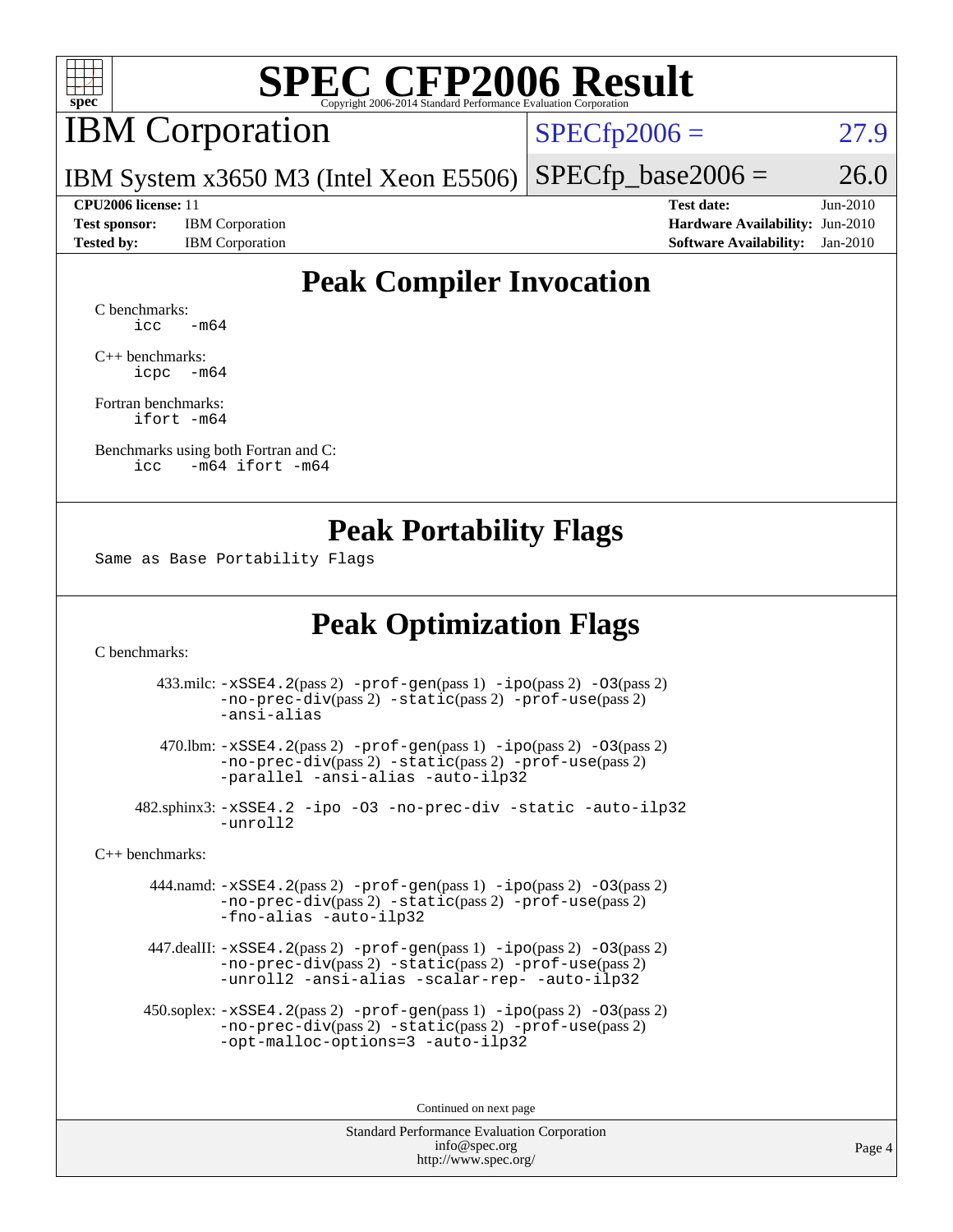

IBM Corporation

 $SPECfp2006 = 27.9$  $SPECfp2006 = 27.9$ 

IBM System x3650 M3 (Intel Xeon E5506)  $SPECfp\_base2006 = 26.0$ 

**[Tested by:](http://www.spec.org/auto/cpu2006/Docs/result-fields.html#Testedby)** IBM Corporation **[Software Availability:](http://www.spec.org/auto/cpu2006/Docs/result-fields.html#SoftwareAvailability)** Jan-2010

**[CPU2006 license:](http://www.spec.org/auto/cpu2006/Docs/result-fields.html#CPU2006license)** 11 **[Test date:](http://www.spec.org/auto/cpu2006/Docs/result-fields.html#Testdate)** Jun-2010 **[Test sponsor:](http://www.spec.org/auto/cpu2006/Docs/result-fields.html#Testsponsor)** IBM Corporation **[Hardware Availability:](http://www.spec.org/auto/cpu2006/Docs/result-fields.html#HardwareAvailability)** Jun-2010

### **[Peak Optimization Flags \(Continued\)](http://www.spec.org/auto/cpu2006/Docs/result-fields.html#PeakOptimizationFlags)**

|                                      | $\sum_{i=1}^{n}$                                                                                                                                                                                            |
|--------------------------------------|-------------------------------------------------------------------------------------------------------------------------------------------------------------------------------------------------------------|
|                                      | $453.$ povray: $-xSSE4.2(pass2)$ -prof-gen $(pass1)$ -ipo $(pass2)$ -03 $(pass2)$<br>-no-prec-div(pass 2) -static(pass 2) -prof-use(pass 2)<br>-unroll4 -ansi-alias                                         |
| Fortran benchmarks:                  |                                                                                                                                                                                                             |
|                                      | 410.bwaves: -xSSE4.2 -ipo -03 -no-prec-div -static -opt-prefetch<br>-parallel                                                                                                                               |
|                                      | 416.gamess: $-xSSE4$ . 2(pass 2) $-prof-gen(pass 1) -ipo(pass 2) -03(pass 2)$<br>$-no-prec-div(pass 2) -static(pass 2) -prof-use(pass 2)$<br>-unroll2 -Ob0 -ansi-alias -scalar-rep-                         |
|                                      | $434$ .zeusmp: basepeak = yes                                                                                                                                                                               |
|                                      | $437$ leslie3d: basepeak = yes                                                                                                                                                                              |
|                                      | $459.GemsFDTD: -xSSE4.2(pass 2) -prof-gen(pass 1) -ipo(pass 2) -03(pass 2)$<br>-no-prec-div(pass 2) -static(pass 2) -prof-use(pass 2)<br>-unroll2 -Ob0 -opt-prefetch -parallel                              |
|                                      | 465.tonto: -xSSE4.2(pass 2) -prof-gen(pass 1) -ipo(pass 2) -03(pass 2)<br>$-no\text{-prec-div}(pass 2)$ $-static(pass 2)$ $-prof\text{-use}(pass 2)$<br>-inline-calloc -opt-malloc-options=3 -auto -unroll4 |
| Benchmarks using both Fortran and C: |                                                                                                                                                                                                             |
|                                      | 435.gromacs: -xSSE4.2(pass 2) -prof-gen(pass 1) -ipo(pass 2) -03(pass 2)<br>-no-prec-div(pass 2) -static(pass 2) -prof-use(pass 2)<br>-opt-prefetch -auto-ilp32                                             |
|                                      | $436.cactusADM: -xSSE4.2(pass 2) -prof-gen(pass 1) -ipo(pass 2) -03(pass 2)$<br>-no-prec-div(pass 2) -static(pass 2) -prof-use(pass 2)<br>-unroll2 -opt-prefetch -parallel -auto-ilp32                      |
|                                      | 454.calculix: -xSSE4.2 -ipo -03 -no-prec-div -static -auto-ilp32                                                                                                                                            |
|                                      | 481.wrf: Same as 454.calculix                                                                                                                                                                               |
|                                      | The flags file that was used to format this result can be browsed at<br>http://www.spec.org/cpu2006/flags/Intel-ic11.1-linux64-revE.20100804.html                                                           |
|                                      | You can also download the XML flags source by saving the following link:<br>http://www.spec.org/cpu2006/flags/Intel-ic11.1-linux64-revE.20100804.xml                                                        |
|                                      |                                                                                                                                                                                                             |
|                                      | Standard Performance Evaluation Cornoration                                                                                                                                                                 |